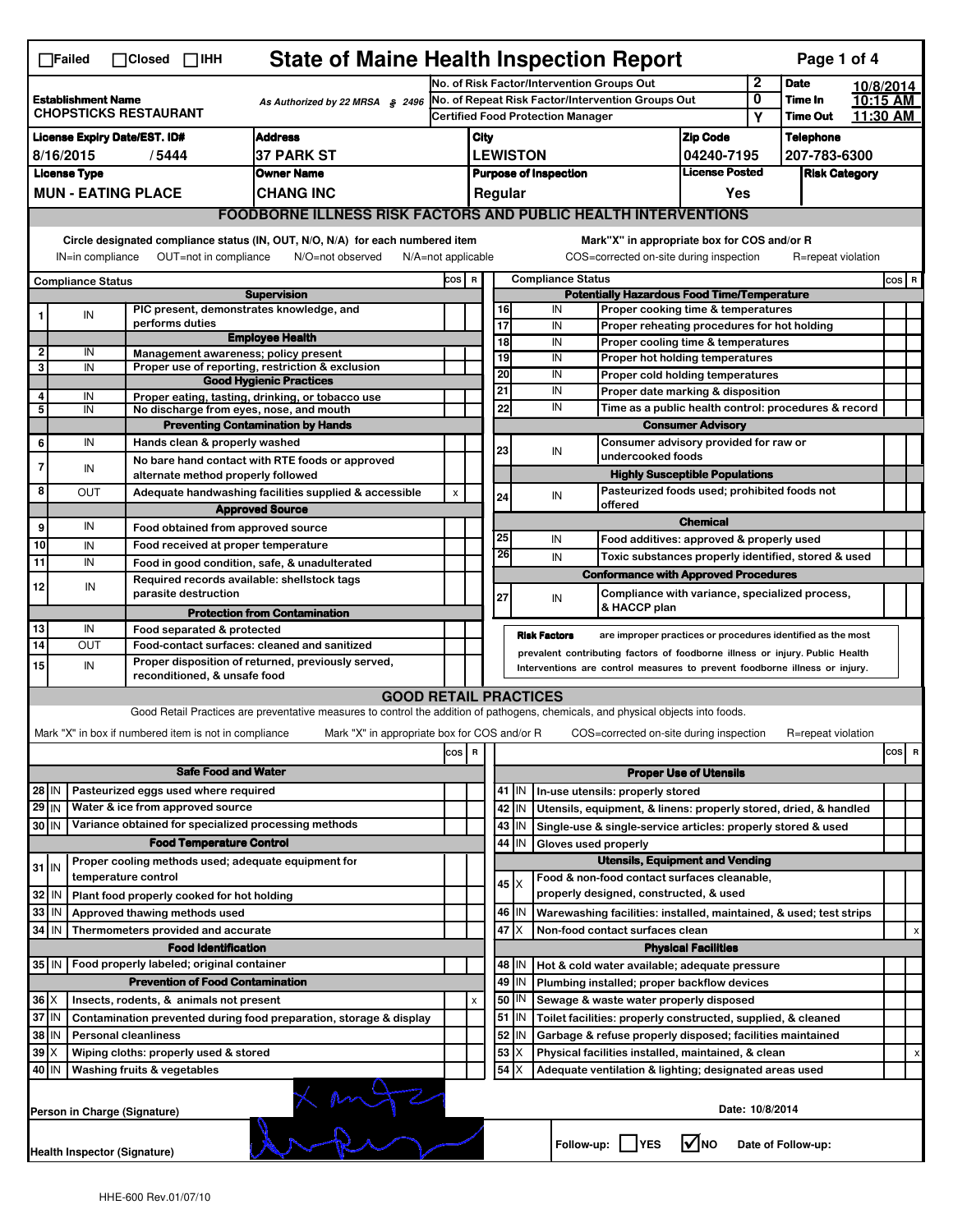|                                                           |                                     |                   | <b>State of Maine Health Inspection Report</b> | Page 2 of 4  |                               |                                  |  |  |  |
|-----------------------------------------------------------|-------------------------------------|-------------------|------------------------------------------------|--------------|-------------------------------|----------------------------------|--|--|--|
| <b>Establishment Name</b><br><b>CHOPSTICKS RESTAURANT</b> | As Authorized by 22 MRSA            | 10/8/2014<br>Date |                                                |              |                               |                                  |  |  |  |
| License Expiry Date/EST. ID#<br>8/16/2015<br>/5444        | <b>Address</b><br><b>37 PARK ST</b> |                   | City / State<br><b>LEWISTON</b>                | /ME          | <b>Zip Code</b><br>04240-7195 | <b>Telephone</b><br>207-783-6300 |  |  |  |
|                                                           | <b>Temperature Observations</b>     |                   |                                                |              |                               |                                  |  |  |  |
| Location                                                  | <b>Temperature</b>                  |                   |                                                | <b>Notes</b> |                               |                                  |  |  |  |
| walk-in cooler                                            | 40                                  |                   |                                                |              |                               |                                  |  |  |  |
| hot water                                                 | 110                                 |                   |                                                |              |                               |                                  |  |  |  |
| sandwich bar                                              | 39                                  |                   |                                                |              |                               |                                  |  |  |  |
| rice                                                      | 165 plus                            | HH                |                                                |              |                               |                                  |  |  |  |
| cooler                                                    | 40                                  |                   |                                                |              |                               |                                  |  |  |  |



**Date: 10/8/2014**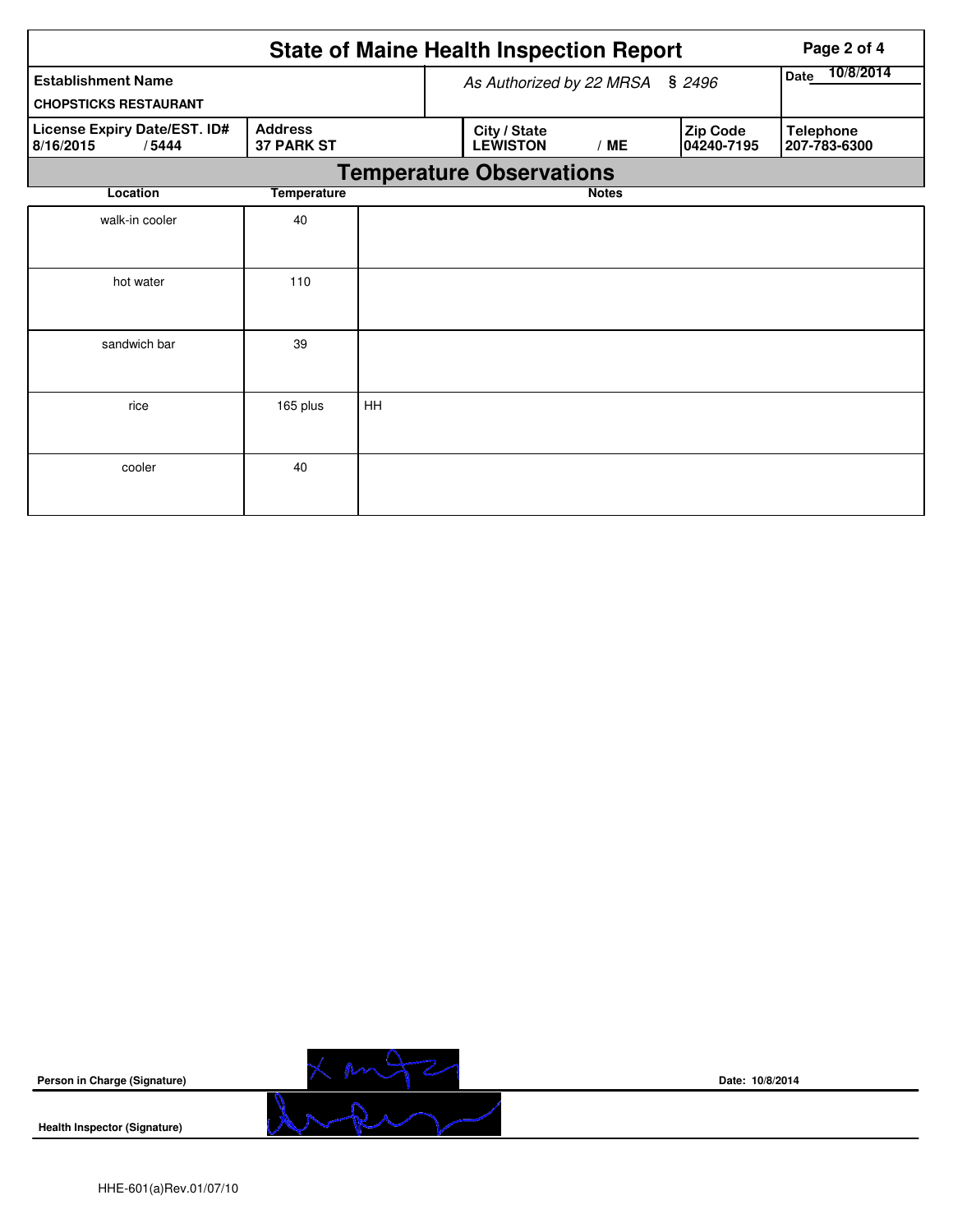|                                                                                                                                                                        |                   | <b>State of Maine Health Inspection Report</b>                                                                                                     |           |                               | Page 3 of 4              |
|------------------------------------------------------------------------------------------------------------------------------------------------------------------------|-------------------|----------------------------------------------------------------------------------------------------------------------------------------------------|-----------|-------------------------------|--------------------------|
| <b>Establishment Name</b>                                                                                                                                              |                   |                                                                                                                                                    |           |                               | 10/8/2014<br><b>Date</b> |
| <b>CHOPSTICKS RESTAURANT</b><br>License Expiry Date/EST. ID#                                                                                                           | <b>Address</b>    |                                                                                                                                                    |           |                               |                          |
| 8/16/2015<br>/5444                                                                                                                                                     | <b>37 PARK ST</b> | City / State<br><b>LEWISTON</b>                                                                                                                    | <b>ME</b> | <b>Zip Code</b><br>04240-7195 |                          |
|                                                                                                                                                                        |                   | <b>Observations and Corrective Actions</b>                                                                                                         |           |                               |                          |
|                                                                                                                                                                        |                   | Violations cited in this report must be corrected within the time frames below, or as stated in sections<br>8-405.11 and 8-406.11 of the Food Code |           |                               |                          |
| 8: 6-301.12: N: Sanitary towels / hand drying device not provided for hand wash sink or lavatory.                                                                      |                   |                                                                                                                                                    |           |                               |                          |
| <b>INSPECTOR NOTES: corrected</b>                                                                                                                                      |                   |                                                                                                                                                    |           |                               |                          |
| 14: 4-601.11.(A): C: Equipment food-contact surfaces and utensils are not clean to sight and touch.                                                                    |                   |                                                                                                                                                    |           |                               |                          |
| <b>INSPECTOR NOTES: clean interior of ice machine</b>                                                                                                                  |                   |                                                                                                                                                    |           |                               |                          |
| 36: 6-202.13: N: Insect control devices are improperly designed and constructed / located.                                                                             |                   |                                                                                                                                                    |           |                               |                          |
| INSPECTOR NOTES: fruit flies noted in basement area-contact modern pest services for elimination                                                                       |                   |                                                                                                                                                    |           |                               |                          |
| 39: 3-304.14.(B).(1): N: Wiping cloths used for wiping counters and other equipment surfaces not held between uses in a chemical sanitizer.                            |                   |                                                                                                                                                    |           |                               |                          |
| INSPECTOR NOTES: wiping cloths need to be kept in sanitizer buckets                                                                                                    |                   |                                                                                                                                                    |           |                               |                          |
| 45: 4-101.19: N: Nonfood contact surfaces of equipment that requires frequent cleaning not constructed of a corrosion-resistant, nonabsorbent, and<br>smooth material. |                   |                                                                                                                                                    |           |                               |                          |
| INSPECTOR NOTES: replace plexi glass by warewashing machine                                                                                                            |                   |                                                                                                                                                    |           |                               |                          |
| 47: 4-602.13: N: Non-food contact surfaces are not cleaned at a frequency necessary to preclude accumulation of soil residues.                                         |                   |                                                                                                                                                    |           |                               |                          |
| INSPECTOR NOTES: clean all door seals refrigeration units--clean exterior of all waste containers                                                                      |                   |                                                                                                                                                    |           |                               |                          |
| 53: 6-201.11: N: Floors, walls, and ceilings are not smooth and easily cleanable.                                                                                      |                   |                                                                                                                                                    |           |                               |                          |
| INSPECTOR NOTES: paint floors and sink counter top employee restroom                                                                                                   |                   |                                                                                                                                                    |           |                               |                          |
| 53: 6-501.12: N: The physical facilities are not clean.                                                                                                                |                   |                                                                                                                                                    |           |                               |                          |
| INSPECTOR NOTES: clean floors and walls and in back of all equipment                                                                                                   |                   |                                                                                                                                                    |           |                               |                          |
| 53: 6-501.16: N: Mops are not being properly stored.                                                                                                                   |                   |                                                                                                                                                    |           |                               |                          |
| <b>INSPECTOR NOTES: must be air dried-</b>                                                                                                                             |                   |                                                                                                                                                    |           |                               |                          |
| 54: 6-501.14.(A): N: Ventilation not clean.                                                                                                                            |                   |                                                                                                                                                    |           |                               |                          |
| INSPECTOR NOTES: grease build-up(severe)                                                                                                                               |                   |                                                                                                                                                    |           |                               |                          |
|                                                                                                                                                                        |                   |                                                                                                                                                    |           |                               |                          |
|                                                                                                                                                                        |                   |                                                                                                                                                    |           |                               |                          |
|                                                                                                                                                                        |                   |                                                                                                                                                    |           |                               |                          |
|                                                                                                                                                                        |                   |                                                                                                                                                    |           |                               |                          |
| Person in Charge (Signature)                                                                                                                                           | $X$ m             |                                                                                                                                                    |           | Date: 10/8/2014               |                          |
| <b>Health Inspector (Signature)</b>                                                                                                                                    |                   |                                                                                                                                                    |           |                               |                          |